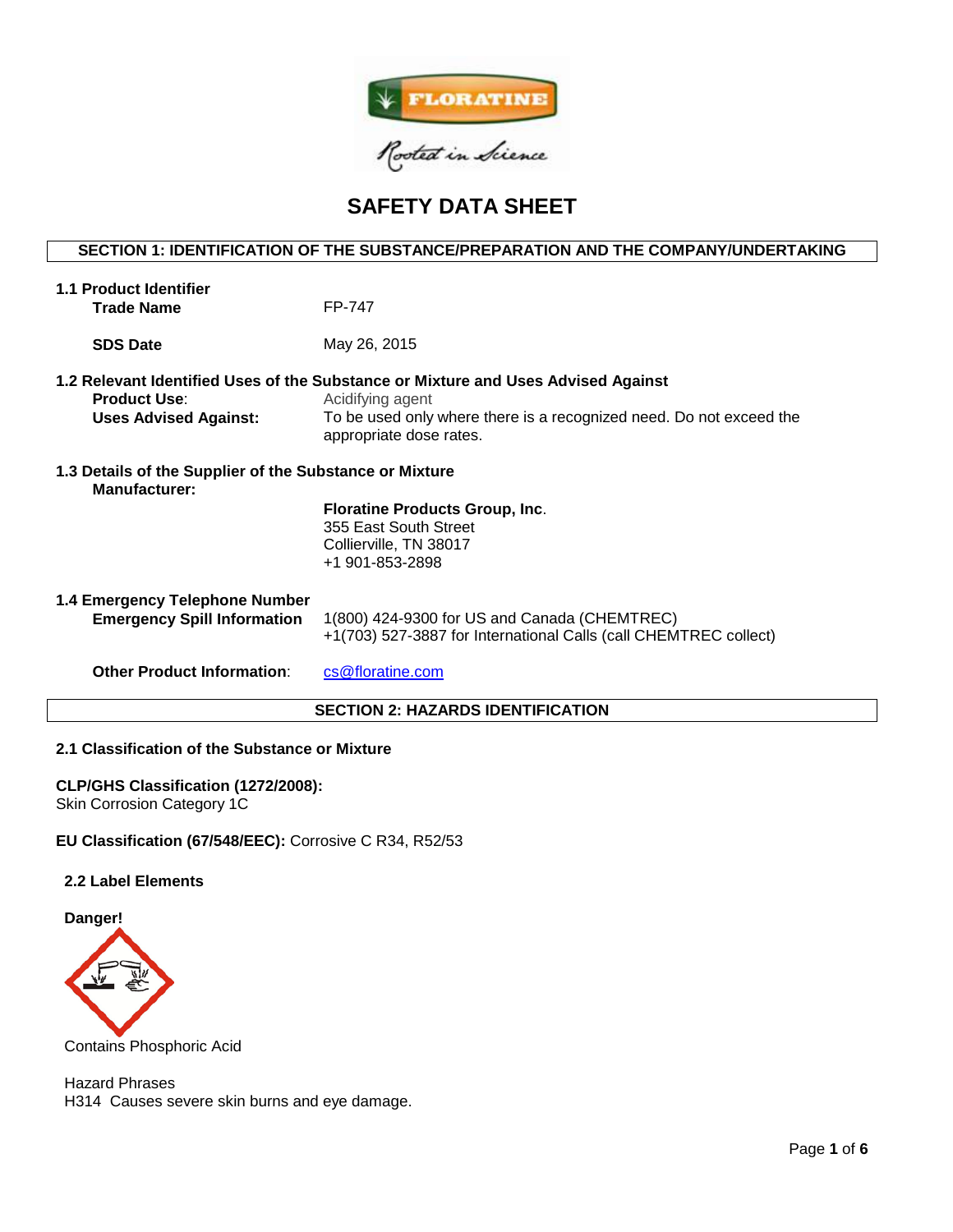Precautionary Phrases:

P260 Do not breathe mists.

P264 Wash thoroughly after handling.

P280 Wear protective gloves, protective clothing, eye protection and face protection.

P301 + P330 + P331 IF SWALLOWED: Rinse mouth. Do NOT induce vomiting.

P303 + P361 + P353 IF ON SKIN (or hair): Take off immediately all contaminated clothing. Rinse skin with water or shower.

P363 Wash contaminated clothing before reuse.

P304 + P340 IF INHALED: Remove person to fresh air and keep comfortable for breathing.

P310 Immediately call a POISON CENTER.

P305 + P351 + P338 IF IN EYES: Rinse cautiously with water for several minutes. Remove contact lenses, if present and easy to do. Continue rinsing.

P405 Store locked up.

P501 Dispose of contents or container in accordance with national regulations.

## **2.3 Other Hazards:** None

# **SECTION 3: COMPOSITION/INFORMATION ON INGREDIENTS**

| <b>Chemical Name</b> | <b>CAS Number /</b><br><b>EINECS Number /</b><br><b>REACH Reg.</b><br><b>Number</b> | $%$ (w/w)  | <b>CLP/GHS Classification</b><br>(1272/2008) |
|----------------------|-------------------------------------------------------------------------------------|------------|----------------------------------------------|
| Phosphoric Acid      | 7664-38-2 /<br>231-633-2                                                            | $10 - 20%$ | Skin Corr 1B (H314)                          |
| Surfactants          | Proprietary                                                                         | $10 - 20$  | Eye Dam $2$ (H318)                           |

See Section 16 for full text of GHS and EU Classifications.

# **SECTION 4: FIRST AID MEASURES**

## **4.1 Description of First Aid Measures**

**First Aid**

**Eye contact:** Immediately flush eye with water for at least 15 minutes while lifting the upper and lower lids. Seek immediate medical attention.

**Skin contact:** Remove contaminated clothing. Wash with soap and water. Get immediate medical attention. Launder clothing before reuse.

- **Inhalation:** Remove victim to fresh air. If not breathing, give artificial respiration. If breathing is difficult, give oxygen. Get immediate medical attention.
- **Ingestion:** Do not induce vomiting unless directed to do so my medical personnel. If the person is alert, have them rinse their mouth with water and sip one glass of water. Call a poison center of physician for advice. Never give anything my mouth to an unconscious or drowsy person.

## **See Section 11 for more detailed information on health effects.**

**4.2 Most Important symptoms and effects, both acute and delayed:** Causes severe eye and skin irritation or damage. Inhalation of mists may cause irritation of the upper respiratory tract. Severe overexposure may result in pulmonary edema. Swallowing may cause gastrointestinal irritation or burns with nausea, vomiting and diarrhea.

**4.3 Indication of any immediate medical attention and special treatment needed**: If contact occurs, get immediate medial attention.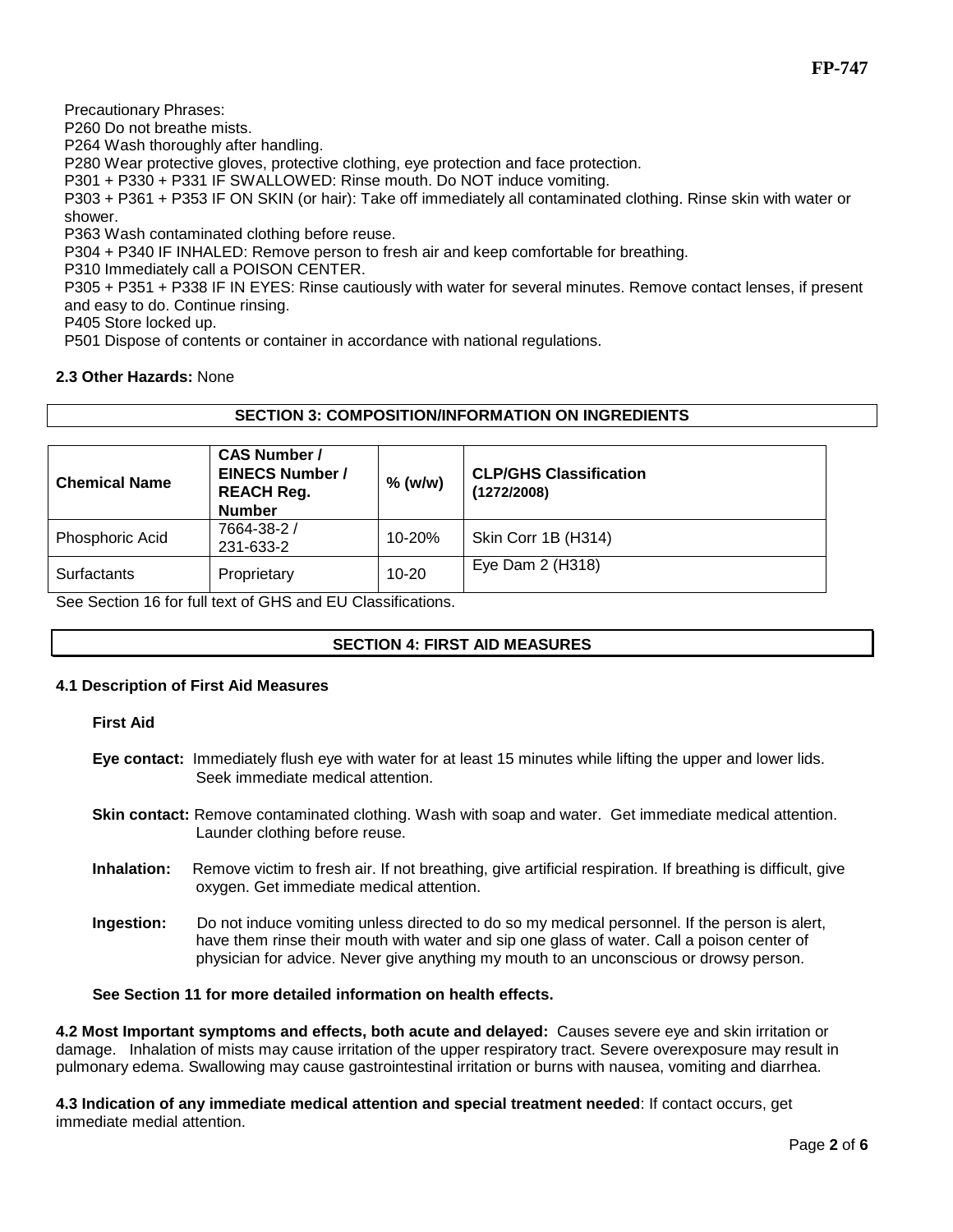# **SECTION 5: FIREFIGHTING MEASURES**

**5.1 Extinguishing Media:** Use any media that is suitable for the surrounding fire. Water can be used to cool fire exposed containers

## **5.2 Special Hazards Arising from the Substance or Mixture Unusual Fire and Explosion Hazards:** None **Combustion Products:** Not combustible

**5.3 Advice for Fire-Fighters:** Self-contained breathing apparatus and protective clothing should be worn in fighting fires involving chemicals. Determine the need to evacuate or isolate the area according to your local emergency plan. Use water spray to keep fire exposed containers cool.

# **SECTION 6: ACCIDENTAL RELEASE MEASURES**

## **6.1 Personal Precautions, Protective Equipment and Emergency Procedures:**

Wear appropriate protective equipment. Avoid direct contact with spilled material.

## **6.2 Environmental Precautions:**

Prevent entry in storm sewers and waterways. Report spill as required by local and national regulations.

## **6.3 Methods and Material for Containment and Cleaning Up:**

Collect with an inert absorbent material and place in an appropriate container for disposal. Wash spill site with water. Contain large spills and collect as much liquid as possible into containers for use.

## **6.4 Reference to Other Sections:**

Refer to Section 8 for personal protective equipment and Section 13 for disposal information.

# **SECTION 7: HANDLING and STORAGE**

## **7.1 Precautions for Safe Handling**:

Prevent contact with eyes, skin and clothing. Do not breathe vapors or mists. Use with adequate ventilation. Use reasonable care in handling. Do not eat, drink or smoke while using product. Wash thoroughly with soap and water after handing.

# **7.2 Conditions for Safe Storage, Including any Incompatibilities**:

Protect containers from physical damage. Keep from freezing. Keep containers closed. Empty containers retain product residues. Follow all SDS precautions in handling empty containers. Store away from food and feed.

# **7.3 Specific end use(s):**

**Industrial uses:** None identified **Professional uses:** Acidifying agent

# **SECTION 8: EXPOSURE CONTROLS/PERSONAL PROTECTION**

## **8.1 Control Parameters:**

| <b>Chemical Name</b>   | <b>US OEL</b>                                              | <b>EU IOEL</b>              | UK OEL                      | <b>Biological Limit</b><br>Value |
|------------------------|------------------------------------------------------------|-----------------------------|-----------------------------|----------------------------------|
| <b>Phosphoric Acid</b> | 1 mg/m3 TWA<br><b>ACGIH TLV</b><br>1 mg/m3 TWA<br>OSHA PEL | 1 mg/m3 TWA<br>2 mg/m3 STEL | 1 mg/m3 TWA<br>2 mg/m3 STEL | None Established                 |
| Surfactants            | None Established                                           | None Established            | None Established            | None Established                 |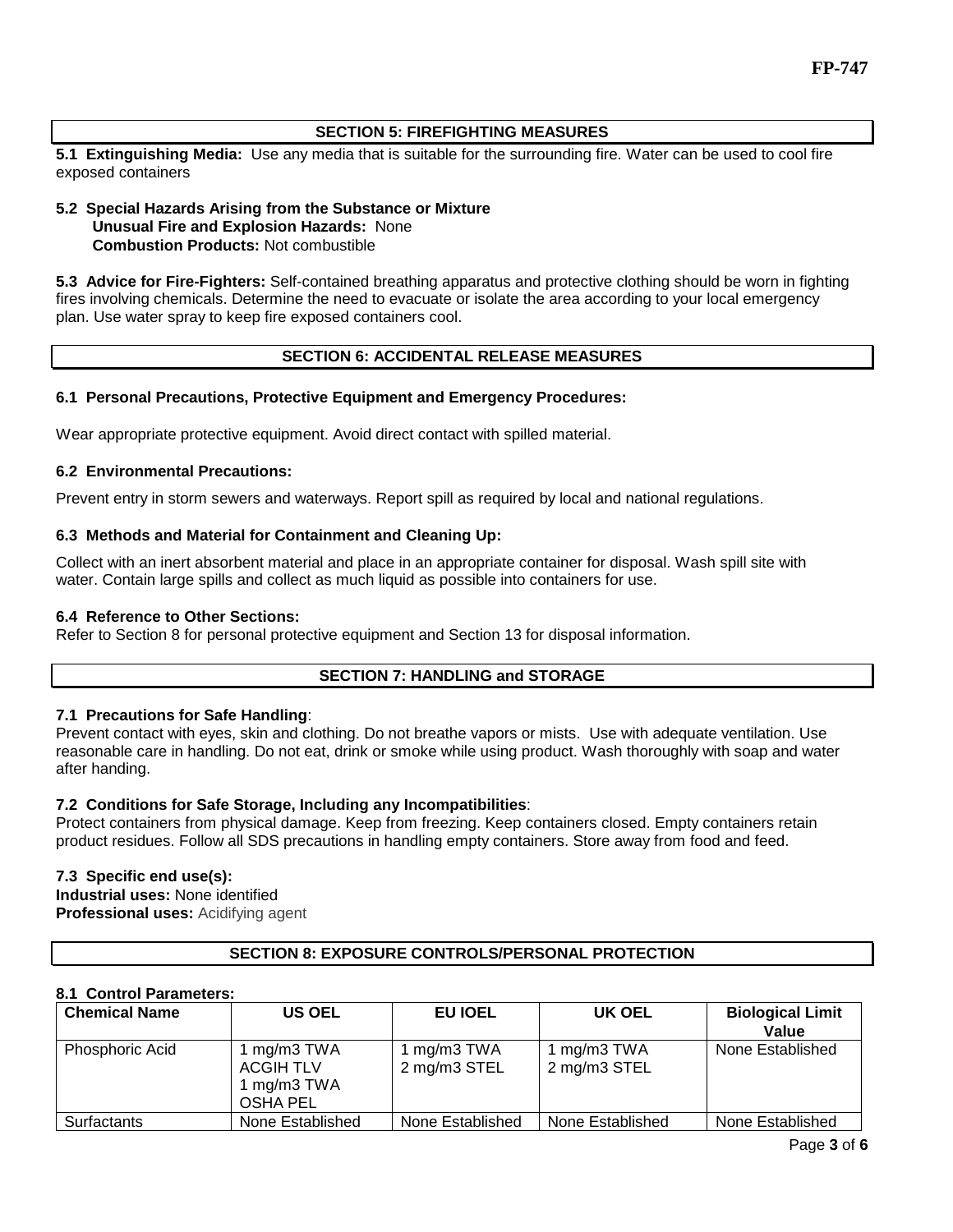#### **8.2 Exposure Controls:**

**Recommended Monitoring Procedures:** None.

**Appropriate Engineering Controls:** Good outdoor ventilation should be adequate under normal conditions.

#### **Personal Protective Measurers**

**Eye/face Protection:** Chemical goggles recommended to prevent eye contact.

**Skin Protection:** Impervious clothing is recommended to prevent skin contact.

**Hands:** Impervious gloves are recommended to prevent skin contact.

**Respiratory Protection:** None needed under normal use conditions with adequate ventilation. If mists are irritating, an approved particulate respirator can be used. Use respirators in accordance with local and national regulations.

**Other protection:** Suitable washing facilities should be available in the work area.

## **SECTION 9: PHYSICAL and CHEMICAL PROPERTIES**

#### **9.1 Information on basic Physical and Chemical Properties**

**Appearance:** Slightly yellow viscous liquid **Odor:** No odor. **Odor Threshold:** Not applicable **pH:** 1.0 -1.5 **Melting/Freezing Point: Not available be a more defining Point: 101°C<br><b>Flash Point: N**one **Boiling Point: Algebrance Brand Brand Evaporation Rate: N Lower Flammability Limit:** None **Upper Flammability Limit:** None **Vapor Density(Air=1):** Not available **Relative Density:** 1.08 @ 20°C **Viscosity:** Not applicable<br> **Oxidizing Properties:** None<br> **Cynumical Contract Constant Constant Constant Constant Constant Constant Constant Constant Constant Constant Constant Constant Operation Constant Constant Constan Oxidizing Properties:** None **Specific Gravity (H<sub>2</sub>O= 1):** 1.08 @ 20°C<br> **Molecular Formula:** Mixture **Specific Gravity (H2O= 1):** 1.08 @ 20°C

**Evaporation Rate: Not determined Vapor Pressure:** Not available

**Solubility:** Complete **Octanol/Water Partition Coefficient:** Not established **Autoignition Temperature:** None **Decomposition Temperature:** Not available **Molecular Weight: Mixture** 

**9.2 Other Information:** None available

## **SECTION 10: STABILITY and REACTIVITY**

- **10.1 Reactivity:** Not reactive under normal conditions
- **10.2 Chemical Stability:** Stable.
- **10.3 Possibility of Hazardous Reactions:** None known.
- **10.4 Conditions to Avoid:** None known.
- **10.5 Incompatible Materials:** Incompatible with oxidizing agents and bases.
- **10.6 Hazardous Decomposition Products:** Carbon monoxide and carbon dioxide.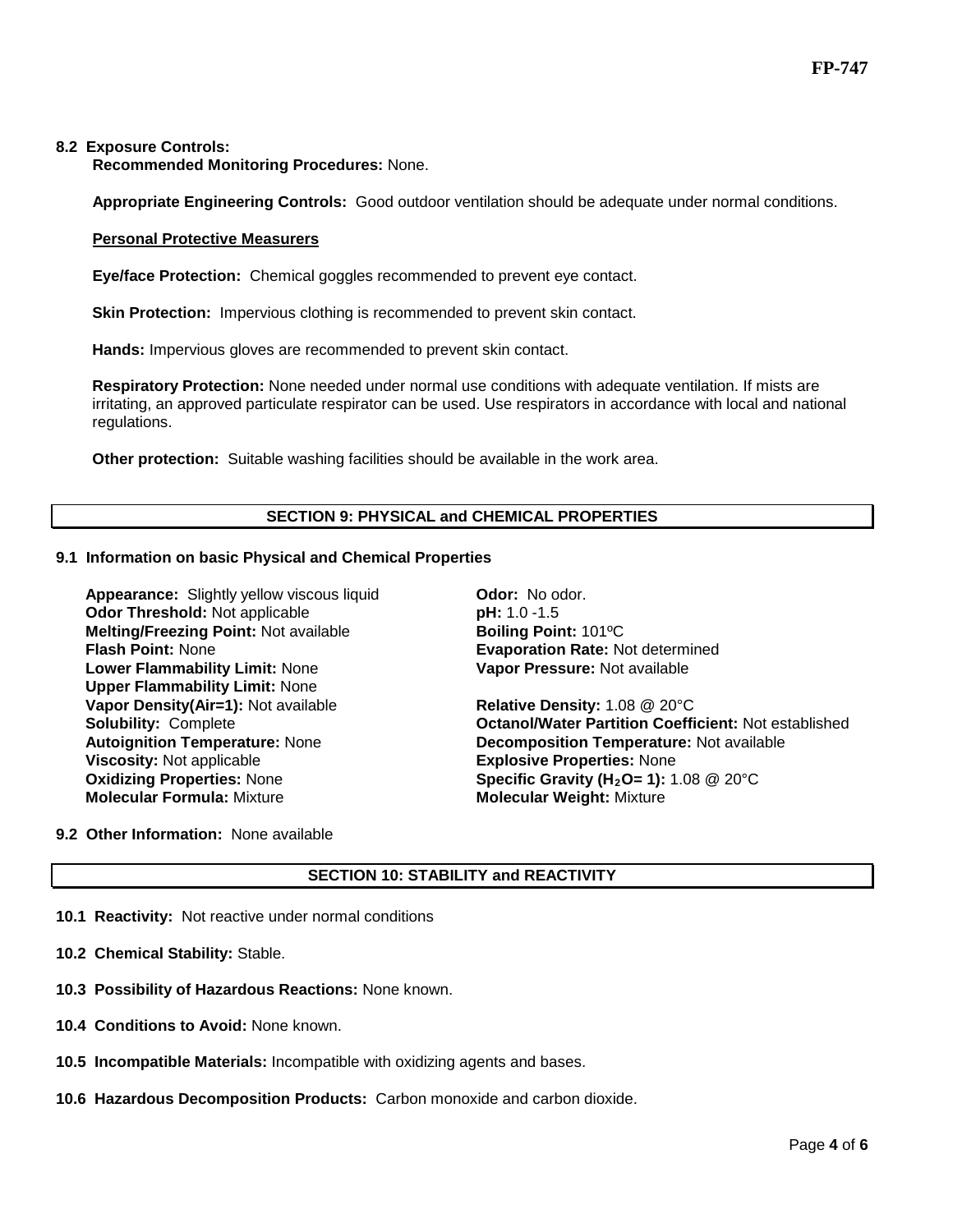## **SECTION 11: TOXICOLOGICAL INFORMATION**

**11.1 Information on Toxicological Effects:** 

#### **Potential Health Effects:**

**Eye Contact:** Causes irritation with redness, tearing and stinging. Eye damage may occur.

**Skin contact:** Skin contact may cause severe irritation or burns.

**Inhalation:** Excessive inhalation of mists may cause upper respiratory tract irritation, coughing sneezing and difficulty in breathing. Severe overexposure may cause pulmonary edema. .

**Ingestion:** Swallowing may cause severe gastrointestinal irritation or burns with nausea, vomiting and diarrhea.

**Acute toxicity:** No acute toxicity data available for the product. Calculated ATE for the mixture: Oral 7258 mg/kg Phosphoric Acid: Oral rat LD50 2600 mg/kg; Dermal rabbit LD50 2740 mg/L Surfactants: Oral rat LD50 3160 mg/kg.

**Skin corrosion/irritation:** Potassium hydroxide is corrosive to rabbit skin. Surfactants are non-irritating to rabbit skin.

**Eye damage/ irritation:** Potassium hydroxide is corrosive to rabbit eyes. Surfactants are severely irritating to rabbit eyes.

**Respiratory Irritation:** No data available. Inhalation of mists may cause upper respiratory irritation or burns. Excessive exposure may cause pulmonary edema.

**Respiratory Sensitization:** No data available

**Skin Sensitization:** The surfactants did not cause skin sensitization when tested in humans.

**Germ Cell Mutagenicity:** Phosphoric acid was negative in an in vitro mammalian cell gene mutation assay, in an in vitro mammalian chromosome aberration test and AMES test. The surfactants were negative in an in vitro genetic study.

**Carcinogenicity:** No data available. None of the components of this product are listed as carcinogens by IARC or the EU Dangerous Substances Directive.

**Reproductive Toxicity:** Not expected to cause reproductive or developmental toxicity.

#### **Specific Target Organ Toxicity**:

Single Exposure: No data available

Repeat Exposure: No data available

## **SECTION 12: ECOLOGICAL INFORMATION**

**12.1 Toxicity:** No data available on the product Phosphoric Acid: No data available Surfactants: 96 hr LC50 pimephales promelas 6.6 mg/L; 48 hr LC50 daphnia magna 21.6 mg/L

**12.2 Persistence and degradability:** The surfactants are not readily biodegradable.

**12.3 Bioaccumulative Potential:** No data available. Not expected to be bioaccumulative.

**12.4 Mobility in Soil:** In the soil, product follows natural cycle to provide plant nutrients.

**12.5 Results of PVT and vPvB assessment:** Not required.

**12.6 Other Adverse Effects:** No data available.